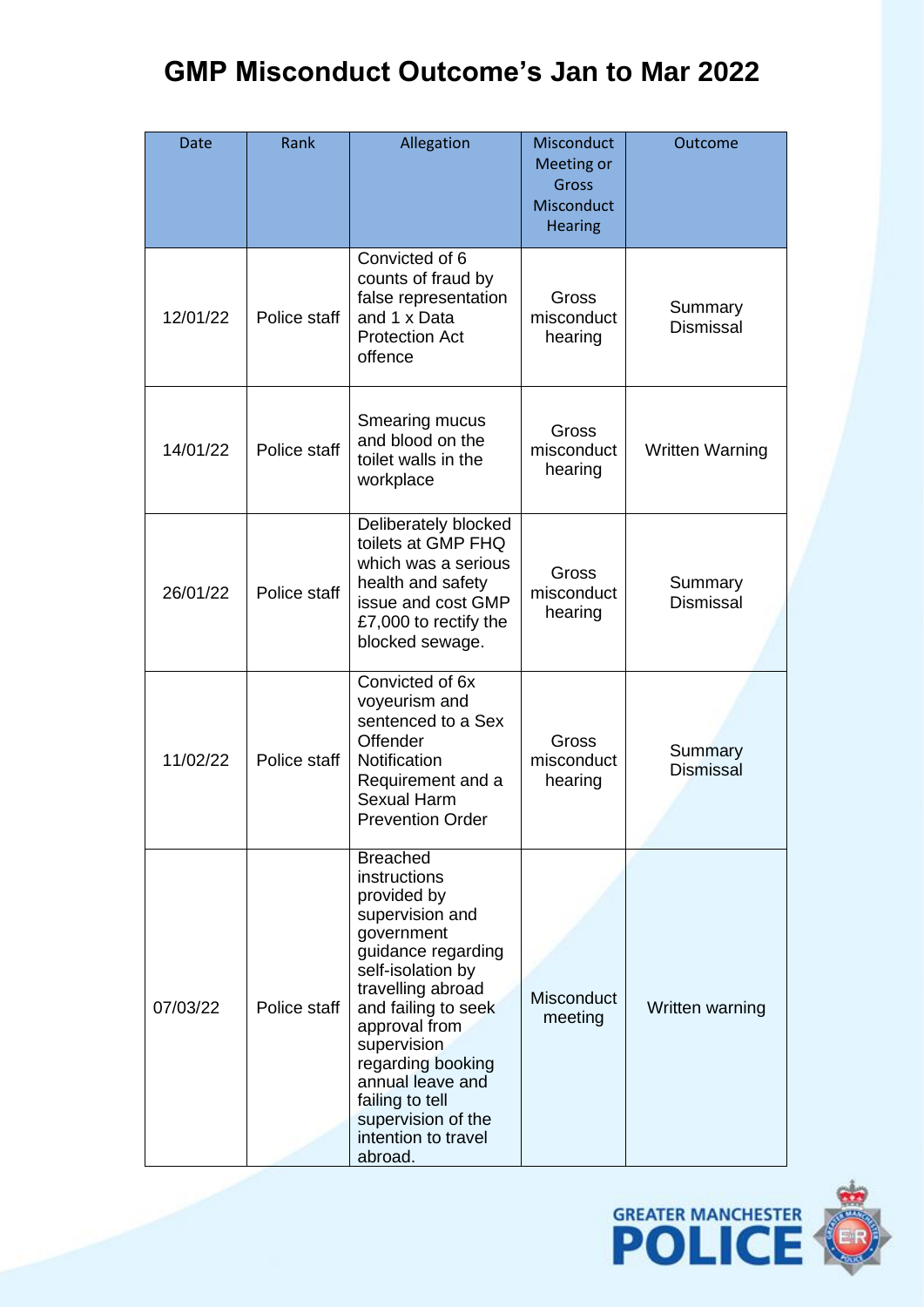| 10/03/22 | Police staff | Repeatedly<br>breached COVID-19<br>guidelines and<br>legislation, had<br>drugs paraphernalia<br>at their home<br>address and<br>admitted to allowing<br>and accepting drugs<br>into their house and<br>associating with<br>people who use<br>drugs. Tested<br>positive for Cocaine<br>on a mandatory<br>drugs test whilst in<br>police custody and<br>pleaded guilty to<br>possession of<br>Cannabis and<br>Ketamine which<br>resulted in a 2 year<br>suspended<br>sentence. | Gross<br>misconduct<br>hearing | Disciplinary action<br>imposed - would<br>have been<br>dismissed if still<br>serving with GMP |
|----------|--------------|------------------------------------------------------------------------------------------------------------------------------------------------------------------------------------------------------------------------------------------------------------------------------------------------------------------------------------------------------------------------------------------------------------------------------------------------------------------------------|--------------------------------|-----------------------------------------------------------------------------------------------|
| 11/01/22 | Constable    | The officer pursued<br>a vehicle whilst off<br>duty in their<br>personal vehicle<br>which resulted in a<br>road traffic collision.                                                                                                                                                                                                                                                                                                                                           | Gross<br>Misconduct<br>Hearing | <b>Written Warning</b>                                                                        |
| 25/01/22 | Constable    | The officer<br>attempted to stop<br>and search a 13-<br>year-old male. The<br>male broke free and<br>began to run<br>away. The officer<br>deployed CS Spray.<br>The use of CS Spray<br>in these<br>circumstances was a<br>disproportionate<br>and unreasonable<br>use of force.                                                                                                                                                                                              | <b>Misconduct</b><br>Meeting   | <b>Written Warning</b>                                                                        |
| 21/02/22 | Sergeant     | Officers were off<br>duty and involved in<br>a dispute with a<br>neighbour over<br>parking. The police<br>were contacted by                                                                                                                                                                                                                                                                                                                                                  | <b>Gross</b><br>Misconduct     | <b>Final Written</b><br>Warning                                                               |

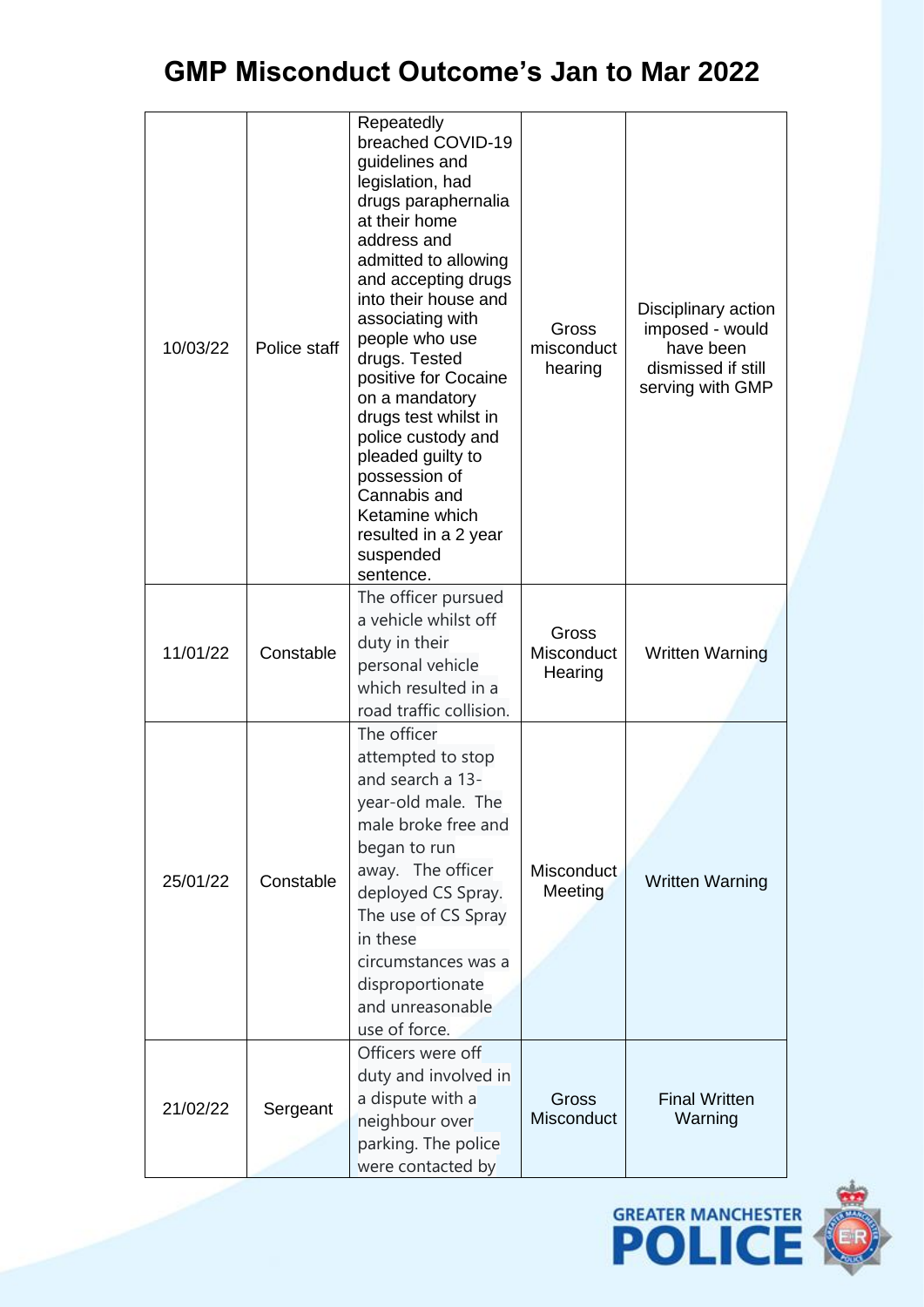| the officers in<br>relation to this<br>matter and in<br>dealing with the<br>police call takers<br>both officers told<br>lies in relation to the<br>incident. Both<br>officers also showed<br>a lack of integrity by<br>not passing some<br>information that<br>was known to them,<br>to the detriment of<br>the other party<br>involved.<br>Officers were off<br>duty and involved in<br>a dispute with a<br>neighbour over<br>parking. The police<br>were contacted by<br>the officers in<br>relation to this<br>matter and in |
|---------------------------------------------------------------------------------------------------------------------------------------------------------------------------------------------------------------------------------------------------------------------------------------------------------------------------------------------------------------------------------------------------------------------------------------------------------------------------------------------------------------------------------|
|                                                                                                                                                                                                                                                                                                                                                                                                                                                                                                                                 |
|                                                                                                                                                                                                                                                                                                                                                                                                                                                                                                                                 |
|                                                                                                                                                                                                                                                                                                                                                                                                                                                                                                                                 |
|                                                                                                                                                                                                                                                                                                                                                                                                                                                                                                                                 |
|                                                                                                                                                                                                                                                                                                                                                                                                                                                                                                                                 |
|                                                                                                                                                                                                                                                                                                                                                                                                                                                                                                                                 |
|                                                                                                                                                                                                                                                                                                                                                                                                                                                                                                                                 |
|                                                                                                                                                                                                                                                                                                                                                                                                                                                                                                                                 |
|                                                                                                                                                                                                                                                                                                                                                                                                                                                                                                                                 |
|                                                                                                                                                                                                                                                                                                                                                                                                                                                                                                                                 |
|                                                                                                                                                                                                                                                                                                                                                                                                                                                                                                                                 |
|                                                                                                                                                                                                                                                                                                                                                                                                                                                                                                                                 |
|                                                                                                                                                                                                                                                                                                                                                                                                                                                                                                                                 |
|                                                                                                                                                                                                                                                                                                                                                                                                                                                                                                                                 |
|                                                                                                                                                                                                                                                                                                                                                                                                                                                                                                                                 |
|                                                                                                                                                                                                                                                                                                                                                                                                                                                                                                                                 |
|                                                                                                                                                                                                                                                                                                                                                                                                                                                                                                                                 |
|                                                                                                                                                                                                                                                                                                                                                                                                                                                                                                                                 |
|                                                                                                                                                                                                                                                                                                                                                                                                                                                                                                                                 |
|                                                                                                                                                                                                                                                                                                                                                                                                                                                                                                                                 |
|                                                                                                                                                                                                                                                                                                                                                                                                                                                                                                                                 |
|                                                                                                                                                                                                                                                                                                                                                                                                                                                                                                                                 |
|                                                                                                                                                                                                                                                                                                                                                                                                                                                                                                                                 |
|                                                                                                                                                                                                                                                                                                                                                                                                                                                                                                                                 |
|                                                                                                                                                                                                                                                                                                                                                                                                                                                                                                                                 |
|                                                                                                                                                                                                                                                                                                                                                                                                                                                                                                                                 |
| dealing with the                                                                                                                                                                                                                                                                                                                                                                                                                                                                                                                |
| police call takers<br>Gross<br><b>Final Written</b>                                                                                                                                                                                                                                                                                                                                                                                                                                                                             |
| 21/02/22<br>Constable<br>Misconduct<br>both officers told<br>Warning                                                                                                                                                                                                                                                                                                                                                                                                                                                            |
|                                                                                                                                                                                                                                                                                                                                                                                                                                                                                                                                 |
| lies in relation to the                                                                                                                                                                                                                                                                                                                                                                                                                                                                                                         |
| incident. Both                                                                                                                                                                                                                                                                                                                                                                                                                                                                                                                  |
| officers also showed                                                                                                                                                                                                                                                                                                                                                                                                                                                                                                            |
| a lack of integrity by                                                                                                                                                                                                                                                                                                                                                                                                                                                                                                          |
| not passing some                                                                                                                                                                                                                                                                                                                                                                                                                                                                                                                |
| information that                                                                                                                                                                                                                                                                                                                                                                                                                                                                                                                |
| was known to them,                                                                                                                                                                                                                                                                                                                                                                                                                                                                                                              |
| to the detriment of                                                                                                                                                                                                                                                                                                                                                                                                                                                                                                             |
| the other party                                                                                                                                                                                                                                                                                                                                                                                                                                                                                                                 |
| involved.                                                                                                                                                                                                                                                                                                                                                                                                                                                                                                                       |
| Whilst dealing with                                                                                                                                                                                                                                                                                                                                                                                                                                                                                                             |
| a member of the                                                                                                                                                                                                                                                                                                                                                                                                                                                                                                                 |
| public, who was                                                                                                                                                                                                                                                                                                                                                                                                                                                                                                                 |
| talking to officers                                                                                                                                                                                                                                                                                                                                                                                                                                                                                                             |
| through an open<br>Gross<br><b>Dismissal without</b>                                                                                                                                                                                                                                                                                                                                                                                                                                                                            |
| Constable<br>09/03/22<br>van door, the officer<br>Misconduct<br><b>Notice</b>                                                                                                                                                                                                                                                                                                                                                                                                                                                   |
| intentionally and<br>Hearing<br>deliberately drove                                                                                                                                                                                                                                                                                                                                                                                                                                                                              |
| off. This was a                                                                                                                                                                                                                                                                                                                                                                                                                                                                                                                 |
| reckless act which                                                                                                                                                                                                                                                                                                                                                                                                                                                                                                              |
| resulted in injury                                                                                                                                                                                                                                                                                                                                                                                                                                                                                                              |